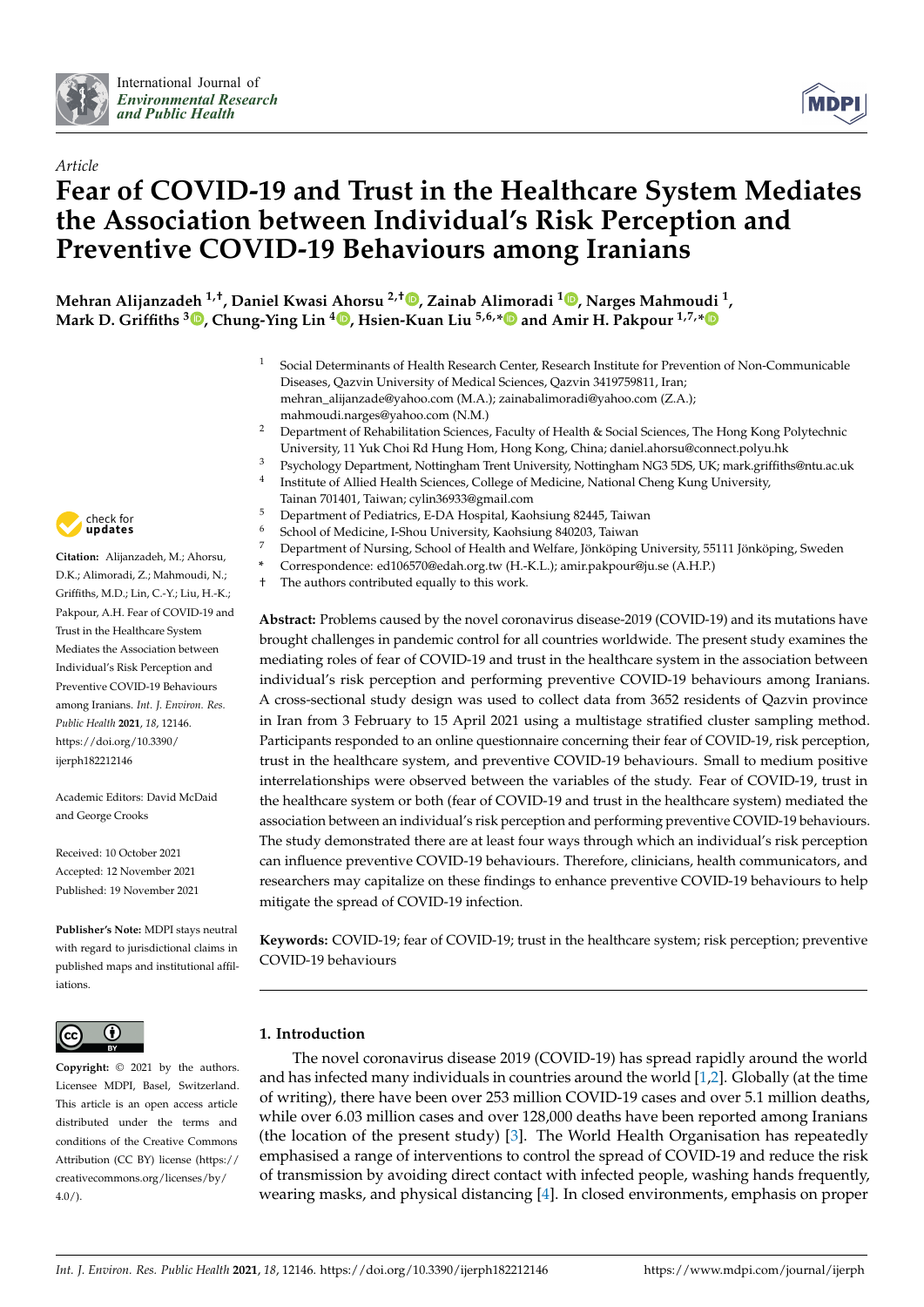ventilation and air exchange is essential to preventing COVID-19 [\[5\]](#page-7-4). However, since studies on treatment and preventive methods have not yet reached definitive conclusions, adherence to preventive measures and published guidelines is the only sensible strategy to control the disease [\[6,](#page-7-5)[7\]](#page-7-6).

Considering that the prevalence of this disease is not specific to any age group (although older aged individuals are more vulnerable to experiencing serious consequences), informing the general public and different groups through short-term health education programmes and providing health messages can be effective in reducing the COVID-19 burden [\[8](#page-7-7)[,9\]](#page-7-8). Research findings have shown that individuals' adherence to preventive measures is greatly influenced by their knowledge and awareness of risk factors associated with infectious and contagious diseases [\[10\]](#page-7-9). The results of previous research have shown that psychological factors, such as perceived susceptibility to and perceived severity of diseases, can be useful in controlling and reducing the impact of an epidemic as well as engaging in protective and preventive behaviours among individuals [\[11\]](#page-7-10). Currently, there is evidence that individuals' fear of COVID-19 and their perceptions of vulnerability to the disease lead to preventive behaviours [\[12](#page-7-11)[,13\]](#page-7-12).

Therefore, individuals' fear of COVID-19 and being infected by this disease leads individuals to perform more preventive behaviours and may make them follow instructions provided to deal with the problem [\[14\]](#page-7-13). Yıldırım et al. [\[15\]](#page-7-14) recently showed that there appears to be a direct link between fear of COVID-19 and performing more preventive measures, such that those individuals who feel fear adhere more to preventive behaviours. A study conducted by Breakwell et al. [\[16\]](#page-7-15) in the UK also showed that in addition to preventive measures such as wearing a mask and washing hands, individuals should prioritize a distance of two metres from each other, eliminate unnecessary travel, eliminate unnecessary visits, and follow the latest COVID-19 guidelines [\[16\]](#page-7-15).

Chan et al. [\[17\]](#page-7-16) examined the key issue of public trust in the healthcare system. The results of their study suggested that there was a relationship between trust in the healthcare system and performing preventive COVID-19 behaviours. Their study showed that individuals with higher trust in the healthcare system were better at performing preventive COVID-19 behaviours. Therefore, trust in the health system plays an essential role in all medical relationships and an important role in positive treatment outcomes as a predictor [\[18](#page-8-0)[,19\]](#page-8-1). Individuals' distrust of the healthcare system and consequent decrease in physician-patient interactions leads to weaker clinical relationships. This reduces adherence to recommendations and reduces referral to the healthcare system. Therefore, higher trust among service providers in healthcare systems will lead to performing more preventive COVID-19 behaviours among individuals [\[20–](#page-8-2)[22\]](#page-8-3). Consequently, the present study examined the (i) relationship between four key variables (risk perception, fear of COVID-19, trust in the healthcare system, and preventive COVID-19 behaviours), and the (ii) mediating roles of fear of COVID-19 and trust in the healthcare system in the association between an individual's risk perception and performing preventive COVID-19 behaviours.

### **2. Materials and Methods**

#### *2.1. Participants and Procedure*

A cross-sectional survey study was conducted from 3 February to 15 April 2021 among residents in Qazvin province, Iran. Study participants were recruited from the Integrated Health System (IHS: SIB in Persian). This system is a comprehensive system for the electronic registration of all households in Iran as well as the registration of all health services that individuals receive from various medical departments in health centres. This system has full access to the home address and home phone number of all Iranian individuals. The study's aim was explained to the participants, and they were assured that their information would remain confidential. Participants were free to participate in the present study and if they did not want to, they could withdraw from the study at any time. A total of 4500 individuals were randomly selected from the IHS. A Short Messaging Service (SMS) text containing the link to the study's measures and information was sent to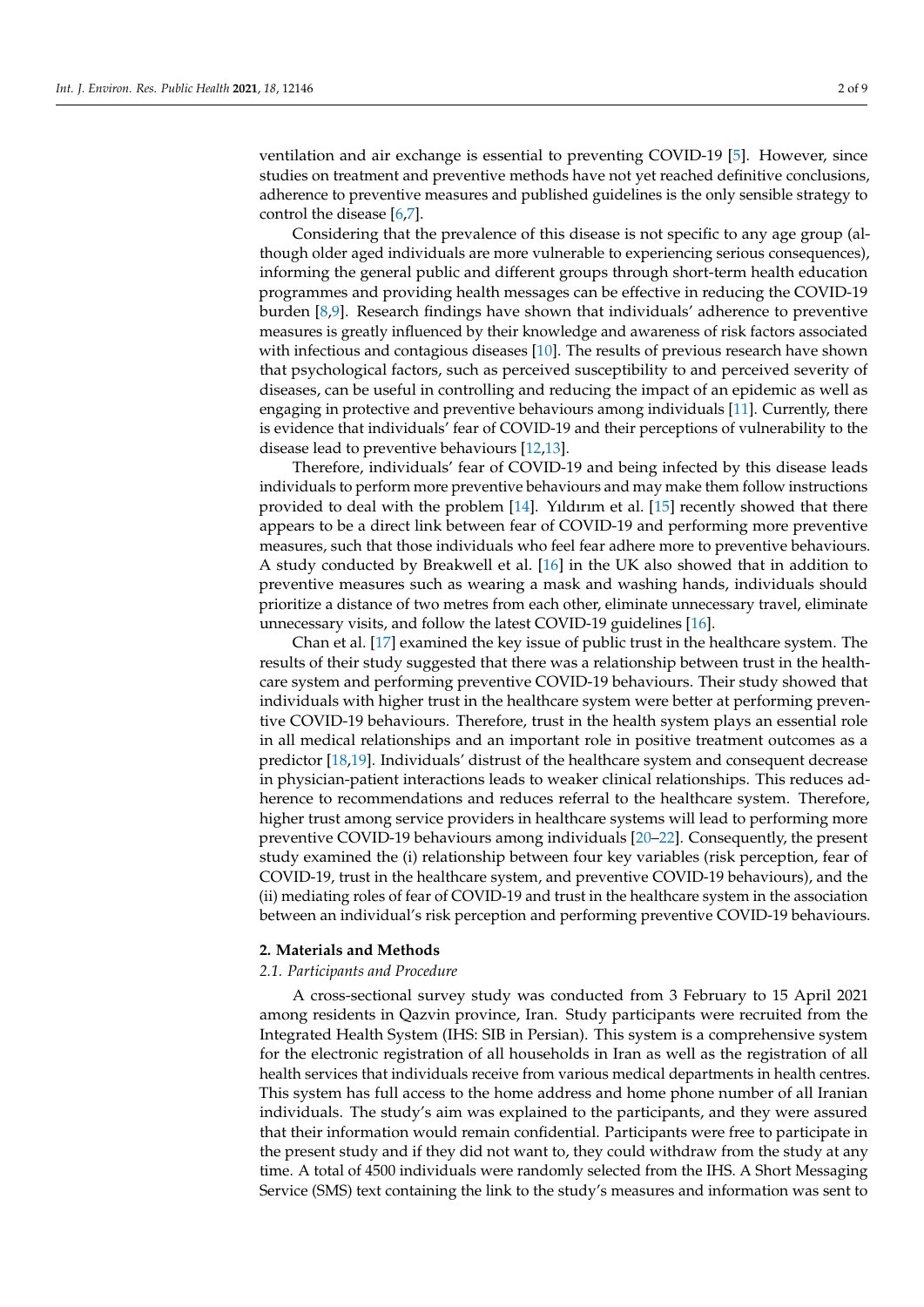them once only. Those who provided their online consent were invited to complete the survey, which took approximately 20 minutes to complete. The inclusion criteria were all residents who lived in Qazvin province and being an adult (18 years and older). The exclusion criteria were residents who were minors (i.e., 17 years and below) and those who were not Iranian. All procedures were carried out in compliance with the Helsinki Declaration. Additionally, participants were assured of the confidentiality and anonymity of their responses, as well as their right to withdraw from the study at any time without any consequences. No remuneration or rewards were given for participation in the study, although participants were sincerely thanked for taking part at the end of the survey. The Qazvin University of Medical Sciences Ethics Committee approved the study protocol (reference number IR.QUMS.REC.1399.458, approved 6 February 2021).

#### *2.2. Measures*

#### 2.2.1. Preventive Behaviour Scale (PBS)

The PBS was developed based on the five WHO-recommended preventive behaviours, and items are rated on a seven-point scale ranging from 1 (not at all) to 7 (always) to determine a person's degree of performing preventive behaviour. Higher scores indicate greater adherence to the WHO recommendations in relation to preventing the spread of COVID-19 [\[23\]](#page-8-4). Sample items include "Regularly and thoroughly clean your hands with an alcohol-based hand rub or wash them with soap and water". Before responding to the scale, participants were given a clear definition of preventive COVID-19 behaviours and recommendations of how and when to perform them according to WHO guidelines [\[24\]](#page-8-5). Therefore, participants were fully aware of the definitions of preventive behaviours and guidelines. The Cronbach's alpha coefficient for the present study was 0.792 (see Supplementary Table S1 for details). This scale has been used previously among Iranians [\[25,](#page-8-6)[26\]](#page-8-7).

# 2.2.2. Fear of COVID-19 Scale (FCV-19S)

To assess respondents' fear of COVID-19, the FCV-19S was used. The FCV-19S is a self-administered measure with seven items that are rated on a five-point scale ranging from 1 (strongly disagree) to 5 (strongly agree). Sample items include "It makes me uncomfortable to think about coronavirus-19". The total score is obtained by summing up all responses to the items, with higher scores indicating greater fear [\[27](#page-8-8)[,28\]](#page-8-9). The Cronbach's alpha coefficient for the present study was 0.886 (see Supplementary Table S1 for details). This scale has previously been used among Iranians [\[25,](#page-8-6)[28\]](#page-8-9).

# 2.2.3. Risk Perception Scale (RPS)

The three-item RPS was used to assess participants' perception of the risk of getting COVID-19. All items are rated on a five-point scale ranging from 1 (strongly disagree) to 5 (strongly agree). Sample items include "In general, how serious do you think COVID-19 is?" [\[15\]](#page-7-14). The Cronbach's alpha coefficient for the present study was 0.768 (see Supplementary Table S1 for details).

# 2.2.4. Revised Health Care System Distrust Scale (RHCSDS)

Participants' trust in the healthcare system was assessed using the RHCSDS. The nineitem RHCSDS assesses individuals' perception of honesty, confidentiality, competence, and fidelity in the healthcare system. All items are rated on a five-point scale ranging from 1 (strongly disagree) to 5 (strongly agree), with higher scores indicating greater trust in the healthcare system. Sample items include "The healthcare system covers up its mistakes" [\[29\]](#page-8-10). The Cronbach's alpha coefficient for the present study was 0.818 (see Supplementary Table S1 for details).

# 2.2.5. Sociodemographic Characteristics

The last section of the survey included questions related to age, gender, educational status, marital status, and living accommodation.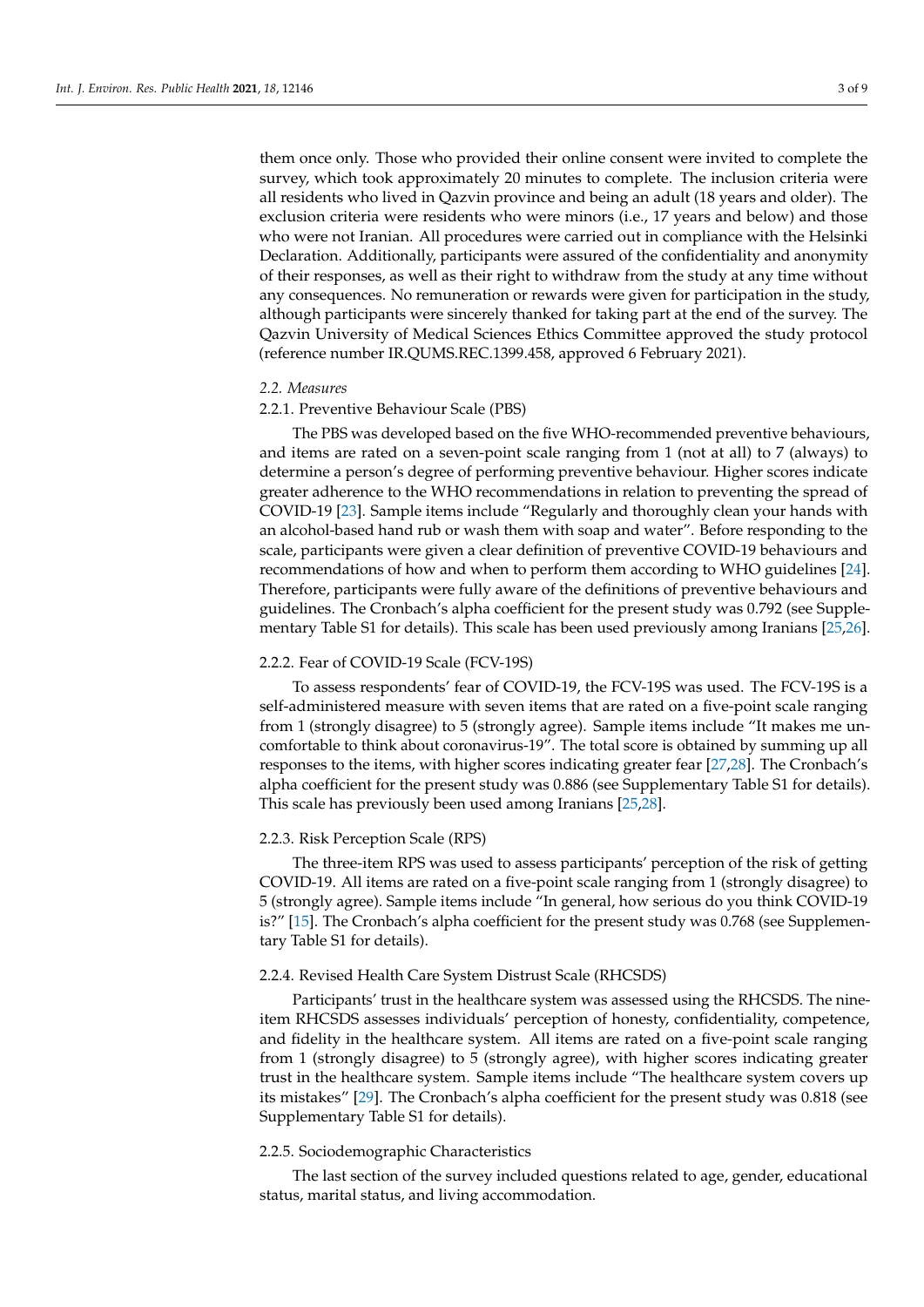#### *2.3. Data Analysis*

The relationships between all variables of interest (risk perception, fear of COVID-19, trust in the healthcare system, and preventive COVID-19 behaviours) were examined using Pearson correlation coefficients. For the serial multiple mediation model, risk perception was the independent variable, fear of COVID-19 and trust in the healthcare system were the mediators, and preventive COVID-19 behaviours was the dependent variable. Age, gender, educational status, marital status and living accommodation were all adjusted for in the mediation model, as they have all been found in previous research to have an influence on the results [\[30\]](#page-8-11). The PROCESS macro for SPSS (version 25) (IBM, Armonk, NY, USA) was used for the mediation analysis using Model 6 and 10,000 bootstrapping resamples (Model 6, Process Macro) [\[31\]](#page-8-12). Moreover, all the instruments used in the present study had their construct validity evaluated using confirmatory factor analysis using the diagonally weighted least squares estimator in R software with the *lavaan* package [\[32\]](#page-8-13). The reliability of all the measures used in the present study was examined using Cronbach's α, McDonald's ω coefficients, and the composite reliability (CR) coefficient. Coefficients exceeding 0.70 for  $\alpha$  and  $\omega$  and 0.60 for CR were considered adequate for the internal consistency of the respective statistic. Additionally, a coefficient exceeding 0.50 was considered satisfactory for the average variance extracted (AVE) so as to confirm that items of each latent variable contributed adequately to that construct [\[26\]](#page-8-7).

### **3. Results**

A total of 3652 participants completed the survey in the present study, with a mean age of 34.15 years (SD = 12.31). The majority of the participants were female ( $n = 2558$ ) 70%), university students (*n* = 1807, 50%), married (*n* = 2759, 76%), and living in urban areas ( $n = 2931, 80\%$  $n = 2931, 80\%$  $n = 2931, 80\%$ ) (see Table 1 for more details).

|                    | Mean (SD) or $n$ (%)  |
|--------------------|-----------------------|
| Age (year)         | $34.15 \ (\pm 12.31)$ |
| Gender             |                       |
| Male               | 1094 (30%)            |
| Female             | 2558 (70%)            |
| Educational status |                       |
| Primary school     | 195(5%)               |
| Secondary school   | 759 (21%)             |
| Diploma            | 891 (24%)             |
| University         | 1807 (50%)            |
| Marital status     |                       |
| Single             | 893 (24%)             |
| Married            | 2759 (76%)            |
| Accommodations     |                       |
| Rural              | 721 (20%)             |
| Urban              | 2931 (80%)            |

<span id="page-3-0"></span>**Table 1.** Participants' sociodemographic characteristics (n = 3652).

Preliminary analysis showed that factor loadings, reliability coefficients, and AVE were all within the acceptable limits. More specifically, Cronbach's  $\alpha$  and McDonald's ω coefficients were all above 0.70, CR was above 0.60, and AVE values were about 0.50, all of which support the internal consistency and reliability of the measures used in the present study (see Supplementary Table S1). Table [2](#page-4-0) shows the descriptive statistics of the various measures used in the present study according to the demographic characteristics of the participants. It was found that females had slightly higher scores than males on risk perception, fear of COVID-19, trust in the healthcare system, and preventive COVID-19 behaviours. There were between-group differences in the various educational levels on all the measures used. This also applied to marital status and whether participants had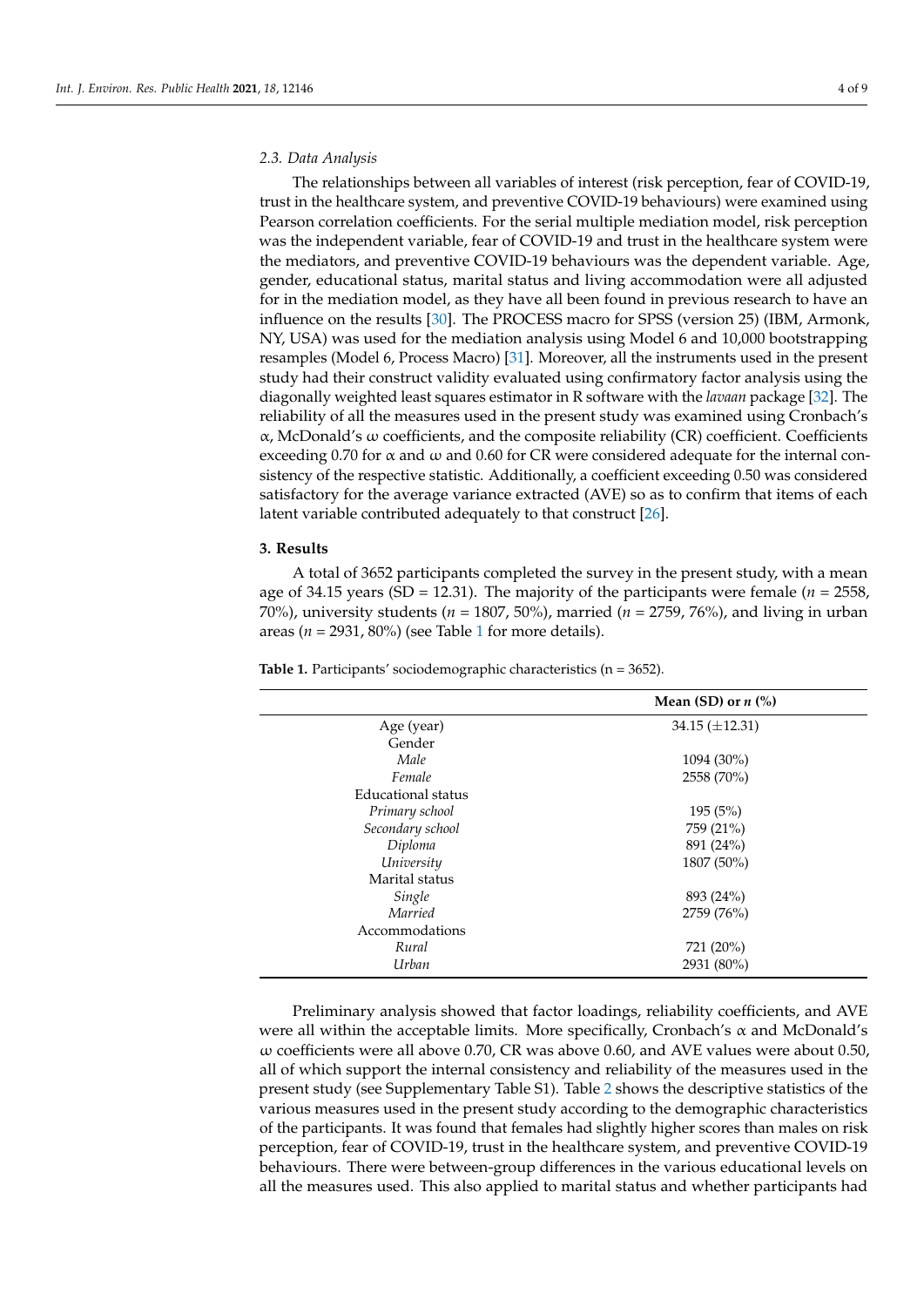children or not. However, it must be noted that these differences were just descriptive. Therefore, they did not necessarily indicate statistically significant differences.

<span id="page-4-0"></span>

|                    |                  | <b>Risk Perception</b> | Fear of COVID-19 | Trust in the<br>Healthcare<br>System | Preventive<br>COVID-19<br><b>Behaviours</b> |
|--------------------|------------------|------------------------|------------------|--------------------------------------|---------------------------------------------|
| Gender             | Male             | $4.44 + 0.77$          | $19.29 + 6.89$   | $3.88 + 0.85$                        | $6.02 + 0.92$                               |
|                    | Female           | $4.60 + 063$           | $21.68 + 6.85$   | $3.94 + 0.79$                        | $6.38 \pm 0.68$                             |
| Educational status | Primary school   | $3.11 + 0.95$          | $20.54 \pm 8.05$ | $3.69 + 0.99$                        | $6.31 \pm 0.95$                             |
|                    | Secondary school | $2.96 \pm 0.95$        | $20.97 \pm 7.20$ | $3.87 + 0.84$                        | $6.15 \pm 0.87$                             |
|                    | Diploma          | $3.15 \pm 0.97$        | $21.55 + 6.97$   | $3.91 + 0.91$                        | $6.34 \pm 0.70$                             |
|                    | University       | $3.22 + 0.90$          | $20.73 + 6.70$   | $3.85 + 0.89$                        | $6.29 + 0.75$                               |
| Marital status     | Single           | $4.42 + 0.79$          | $19.40 + 7.12$   | $3.84 + 0.85$                        | $4.42 + 0.79$                               |
|                    | Married          | $3.95 + 0.79$          | $21.47 + 6.82$   | $4.59 + 0.64$                        | $6.32 \pm 0.72$                             |
| Accommodation      | Rural            | $4.46 + 0.69$          | $20.14 + 7.25$   | $3.99 + 0.74$                        | $6.11 + 0.90$                               |
|                    | Urban            | $4.56 \pm 0.68$        | $21.17 + 6.86$   | $3.91 + 0.82$                        | $6.31 \pm 0.73$                             |

**Table 2.** Means and standard deviations of the measures according to the sociodemographic characteristics.

The correlation analysis showed that there were positive associations between fear of COVID-19 and risk perception ( $r = 0.321$ ,  $p < 0.01$ ), fear of COVID-19 and trust in the healthcare system  $(r = 0.170, p < 0.01)$ , fear of COVID-19 and preventive COVID-19 behaviours ( $r = 0.125$ ,  $p < 0.01$ ), risk perception and trust in the healthcare system ( $r = 0.110$ , *p* < 0.01), risk perception and preventive COVID-19 behaviours (*r* = 0.091, *p* < 0.01), and trust in the healthcare system and preventive COVID-19 behaviours (*r* = 0.228, *p* < 0.01) (see Table [3](#page-4-1) for details).

**Table 3.** Correlation matrix of the study's variables.

<span id="page-4-1"></span>

|                                | Fear of<br>COVID-19 | <b>Risk</b><br>Perception | Trust in<br>Healthcare<br><b>System</b> | Preventive<br>COVID-19<br><b>Behaviours</b> | Mean  | <b>SD</b> | Range    |
|--------------------------------|---------------------|---------------------------|-----------------------------------------|---------------------------------------------|-------|-----------|----------|
| Fear of COVID-19               |                     | $0.321**$                 | $0.170**$                               | $0.125**$                                   | 21.00 | 6.95      | $7 - 35$ |
| Risk perception                | -                   | $\overline{\phantom{a}}$  | $0.110**$                               | $0.091**$                                   | 3.14  | 0.94      | $1 - 5$  |
| Trust in healthcare system     | -                   | $\overline{\phantom{0}}$  | $\overline{\phantom{a}}$                | $0.228**$                                   | 3.88  | 0.89      | $1 - 5$  |
| Preventive COVID-19 behaviours | -                   | $\overline{\phantom{0}}$  | $\overline{\phantom{a}}$                | $\overline{\phantom{0}}$                    | 6.27  | 0.78      | $1 - 7$  |

|  |  | ** $v < 0.01$ . |  |
|--|--|-----------------|--|
|--|--|-----------------|--|

The mediation analysis showed that fear of COVID-19 (unstandardized coefficient  $= 0.020$ ;  $LLCI = 0.010$ ;  $ULCI = 0.030$ ), trust in the healthcare system (unstandardized coefficient = 0.011; LLCI = 0.004; ULCI = 0.018), and both fear of COVID-19 and trust in the healthcare system (unstandardized coefficient =  $0.008$ ; LLCI =  $0.006$ ; ULCI =  $0.0012$ ) were significant mediators in the association between risk perception and preventive COVID-19 behaviours. Therefore, the total indirect effect (0.039) was significant (LLCI =  $0.027$ ; ULCI =  $0.052$ ). Additionally, there were significant direct effects of risk of perception on preventive COVID-19 behaviours (unstandardized coefficient of 0.036; SE = 0.014; *p* = 0.011) with a significant total effect on preventive COVID-19 behaviours (unstandardized coefficient of 0.075;  $SE = 0.014$ ;  $p < 0.001$  $p < 0.001$ ) (see Table [4](#page-5-0) and Figure 1 for details).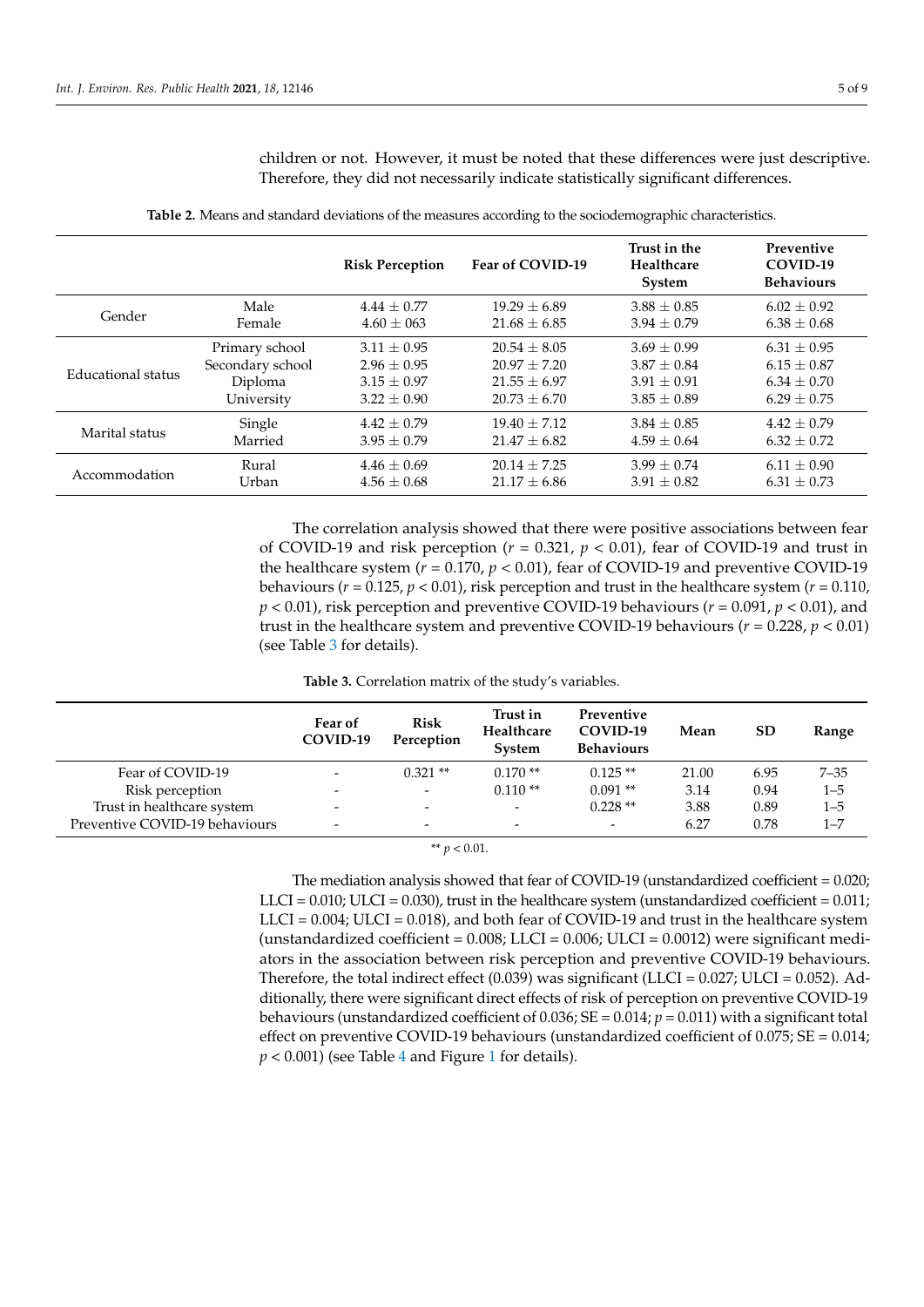| Model                                                                                   | Coefficient | <b>SE</b> | t.                  | p                   |
|-----------------------------------------------------------------------------------------|-------------|-----------|---------------------|---------------------|
| Total effect of risk perception on preventive<br>COVID-19 behaviours                    | 0.075       | 0.014     | 5.493               | < 0.001             |
| Direct effect of risk perception on preventive<br>COVID-19 behaviours in mediated model | 0.036       | 0.014     | 2.559               | 0.0105              |
| Indirect effect of risk perception on<br>preventive COVID-19 behaviours                 | Effect      | Boot SE   | <b>Boot</b><br>LLCI | <b>Boot</b><br>ULCI |
| Total indirect effect                                                                   | 0.039       | 0.007     | 0.027               | 0.052               |
| Indirect effect via fear of COVID-19                                                    | 0.020       | 0.005     | 0.010               | 0.030               |
| Indirect effect via trust in healthcare system                                          | 0.011       | 0.003     | 0.004               | 0.018               |
| Indirect effect via fear of COVID-19 and<br>trust in healthcare system                  | 0.008       | 0.001     | 0.006               | 0.012               |

<span id="page-5-0"></span>**Table 4.** Models of the effect of risk perception on adherence to preventive COVID-19 behaviours with mediators of fear of COVID-19 and trust in healthcare system.

<span id="page-5-1"></span>

mediators of the effect of risk perception on performing preventive COVID-19 behaviours. \*  $p < 0.05$ . \*\*  $p < 0.001$ . Note: Age, gender, educational status, marital status and living accommodation were adjusted in the model. **Figure 1.** The serial multiple mediation model with fear of COVID-19 and trust in the healthcare system as proposed

### **4. Discussion**

The present cross-sectional study examined the (i) relationships between an individual's risk perception, fear of COVID-19, trust in the healthcare system and preventive COVID-19 behaviours, and (ii) the mediating roles of the fear of COVID-19 and trust in the healthcare system in the association between an individual's risk perception and performing COVID-19 preventive behaviours. The correlation results showed that there were significantly positive associations between all the variables, with small to medium effects [\[33](#page-8-14)[,34\]](#page-8-15), which indicated that when one variable increased, the other also increased and vice versa. These findings are in line with previous findings reporting an association between fear of COVID-19, risk perception, and preventive COVID-19 behaviours [\[14](#page-7-13)[,15](#page-7-14)[,25,](#page-8-6)[26\]](#page-8-7).

The serial multiple mediation results showed that there was a significant direct association between an individual's risk perception and preventive COVID-19 behaviours. This suggests that risk perception directly relates to preventive COVID-19 behaviours, further implying that higher risk perception may influence higher preventive COVID-19 behaviours and vice versa. In addition, there were significant indirect associations between an individual's risk perception and preventive COVID-19 behaviours via either fear of COVID-19, trust in the healthcare system or both (fear of COVID-19 and trust in the healthcare system). That is, apart from risk perception directly relating to preventive COVID-19 behaviours, it may also relate through three different paths: (i) fear of COVID-19, (ii) trust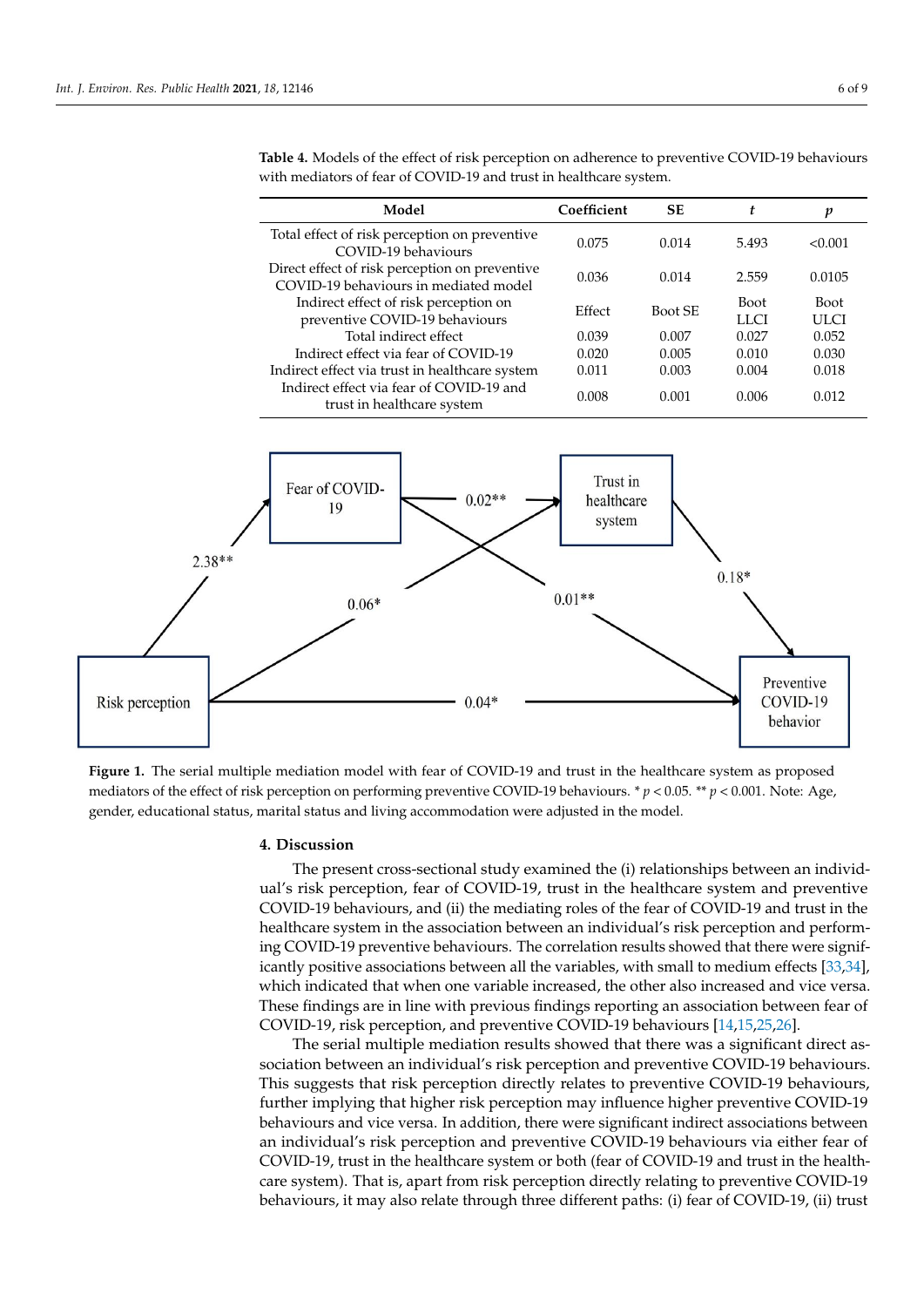in the healthcare system, or (iii) both (fear of COVID-19 and trust in the healthcare system). More specifically, there were at least four ways in which risk perception as the sole agent or in combination with (i) fear of COVID-19, (ii) trust in the healthcare system, or (iii) both (fear of COVID-19 and trust in the healthcare system) may influence preventive COVID-19 behaviours. This implies that there are at least four ways in which health authorities or researchers can help to control an individual's risk perception to influence their preventive COVID-19 behaviours based on the findings of this study. However, this does not exclude the possible roles of other variables that may influence COVID-19 preventive behaviours (e.g., family opinions, cultural and religious beliefs). These findings are similar to previous studies that have used different participants or conditions [\[10](#page-7-9)[–13\]](#page-7-12).

The findings in the present study are comforting, because they suggest that there are multiple ways through which risk perception can influence preventive COVID-19 behaviours. Therefore, clinicians, health communicators, and researchers may utilize these findings to enhance preventive COVID-19 behaviours to help mitigate the spread of COVID-19 infection. However, future studies should also investigate other variables that may help with preventive COVID-19 behaviours in order to develop multifactorial models to help fight COVID-19.

#### *Limitations*

The present study has some limitations. First, the present study used a cross-sectional design which, at best, provided only strong associations between the variables and not cause and effect relationships. Therefore, the findings should be applied with caution and additional longitudinal and/or randomized control trial studies need be conducted to further examine these variables. Second, the participants of the present study can be categorized as younger aged adults. Therefore, the findings cannot be generalized to all adults. Future studies may consciously recruit older adults to ascertain a more holistic picture of the variables studied. Third, the sample was predominantly urban, female, well educated, and married, and so cannot be generalized to the Iranian population as a whole or to other countries and cultures worldwide. Therefore, future research needs to overcome these limitations and include samples that are as representative as possible within their own country. Fourth, the present study gathered data using self-report measures, which may be susceptible to biases including social desirability. However, the self-report instruments have robust psychometric properties. This suggests that the data are valid and trustworthy to some degree.

# **5. Conclusions**

The present study demonstrated positive associations between risk perception, fear of COVID-19, trust in the healthcare system, and preventive COVID-19 behaviours as well as the mediating effects of fear of COVID-19 and trust in the healthcare system in the association between risk perception and performing COVID-19 preventive behaviours. It was also observed that risk perception, directly and indirectly, influenced preventive COVID-19 behaviours. Additionally, perception of the risk of getting COVID-19 significantly and positively influenced individuals' fear of COVID-19 and trust in healthcare systems, which helps influence preventive COVID-19 behaviours. These findings suggest that there are multiple ways in which risk perception can influence preventive COVID-19 behaviours. Therefore, appropriate presentation of the risk of contracting COVID-19 by healthcare experts and communicators, which increases fear of COVID-19, may go a long way to improving preventive COVID-19 behaviours. Therefore, clinicians, health communicators, and researchers may utilize the findings here to enhance preventive COVID-19 behaviours to help mitigate the spread of COVID-19 infection.

**Supplementary Materials:** The following are available online at [https://www.mdpi.com/article/10](https://www.mdpi.com/article/10.3390/ijerph182212146/s1) [.3390/ijerph182212146/s1.](https://www.mdpi.com/article/10.3390/ijerph182212146/s1) Table S1: Items for all study measures with descriptive statistics, reliability coefficients, factor loadings, and average variance extracted statistics.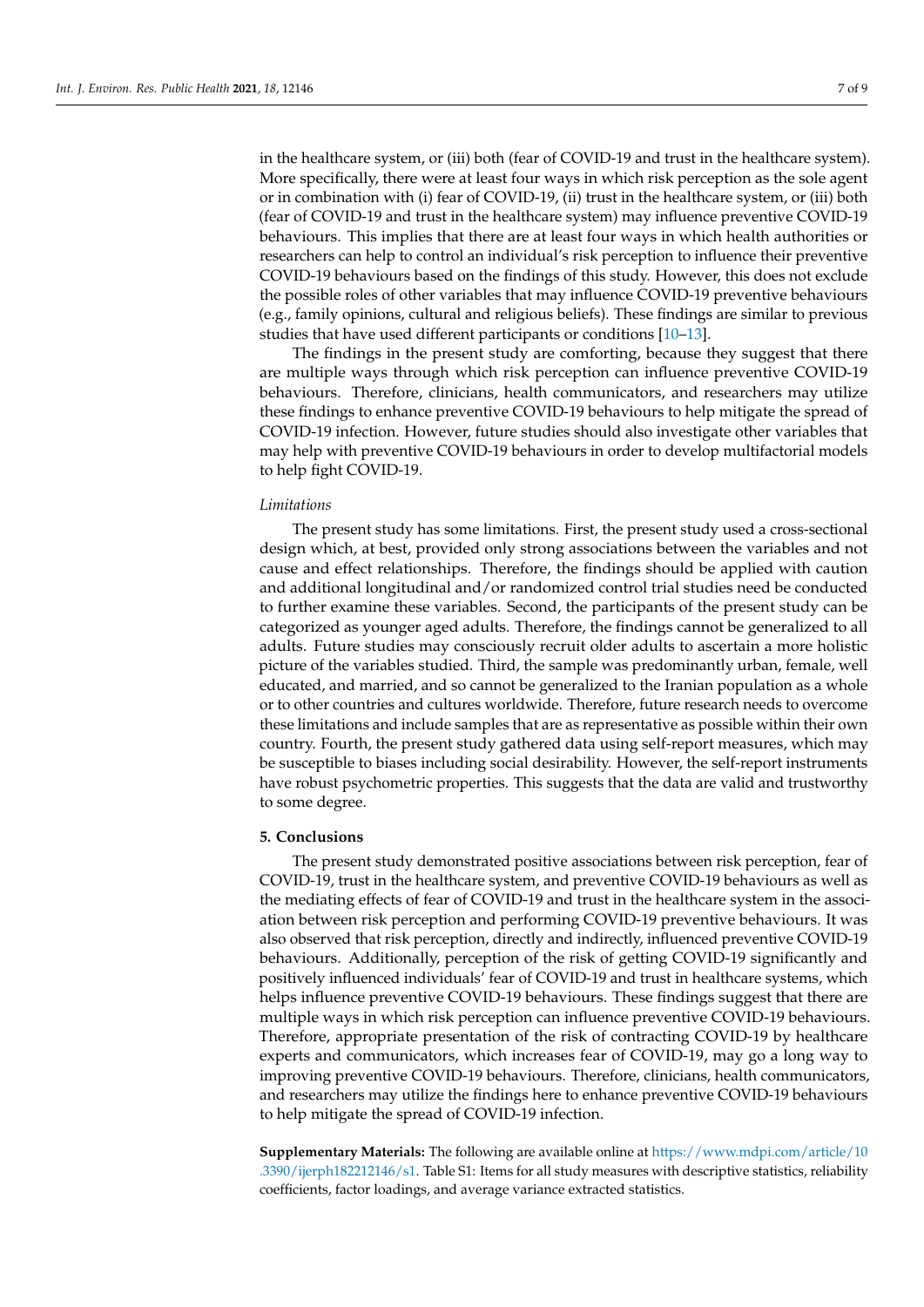**Author Contributions:** Author Contributions: Conceptualization, M.A. and A.H.P.; methodology, A.H.P.; software, Z.A.; N.M.; validation, M.A. and Z.A.; formal analysis, A.H.P.; investigation, M.A., A.H.P.; resources, A.H.P.; data curation, A.H.P., D.K.A.; writing—original draft preparation, D.K.A., M.A.; writing—review and editing, M.D.G., C.-Y.L., H.-K.L.; visualization, Z.A.; supervision, H.-K.L., A.H.P., M.D.G.; project administration, N.M., Z.A., M.A., D.K.A.; funding acquisition, A.H.P. All authors have read and agreed to the published version of the manuscript.

**Funding:** This research received no external funding.

**Institutional Review Board Statement:** The study was conducted according to the guidelines of the Declaration of Helsinki and approved by the Institutional Review Board (or Ethics Committee) of the Qazvin University of Medical Sciences Ethics Committee (protocol code IR.QUMS.REC.1399.458 and date of approval: 6 February 2021).

**Informed Consent Statement:** Informed consent was obtained from all subjects involved in the study.

**Data Availability Statement:** Data sharing not applicable.

**Conflicts of Interest:** The authors declare no conflict of interest.

# **References**

- <span id="page-7-0"></span>1. Acter, T.; Uddin, N.; Das, J.; Akhter, A.; Choudhury, T.R.; Kim, S. Evolution of severe acute respiratory syndrome coronavirus 2 (SARS-CoV-2) as coronavirus disease 2019 (COVID-19) pandemic: A global health emergency. *Sci. Total Environ.* **2020**, *730*, 138996. [\[CrossRef\]](http://doi.org/10.1016/j.scitotenv.2020.138996) [\[PubMed\]](http://www.ncbi.nlm.nih.gov/pubmed/32371230)
- <span id="page-7-1"></span>2. Zhang, N.; Wang, L.; Deng, X.; Liang, R.; Su, M.; He, C.; Hu, L.; Su, Y.; Ren, J.; Yu, F.; et al. Recent advances in the detection of respiratory virus infection in humans. *J. Med. Virol.* **2020**, *92*, 408–417. [\[CrossRef\]](http://doi.org/10.1002/jmv.25674) [\[PubMed\]](http://www.ncbi.nlm.nih.gov/pubmed/31944312)
- <span id="page-7-2"></span>3. World Health Organisation. WHO Coronavirus (COVID-19) Dashboard. Available online: <https://covid19.who.int/table> (accessed on 8 June 2021).
- <span id="page-7-3"></span>4. Mahase, E. China coronavirus: What do we know so far? *BMJ* **2020**, *368*, m308. [\[CrossRef\]](http://doi.org/10.1136/bmj.m308)
- <span id="page-7-4"></span>5. Chirico, F.; Sacco, A.; Bragazzi, N.L.; Magnavita, N. Can air-conditioning systems contribute to the spread of SARS/MERS/COVID-19 Infection? Insights from a rapid review of the literature. *Int. J. Environ. Res. Public Health* **2020**, *17*, 6052. [\[CrossRef\]](http://doi.org/10.3390/ijerph17176052)
- <span id="page-7-5"></span>6. Zhu, Y.; Chen, L.; Ji, H.; Xi, M.; Fang, Y.; Li, Y. The risk and prevention of novel coronavirus pneumonia infections among inpatients in psychiatric hospitals. *Neurosci. Bull.* **2020**, *36*, 299–302. [\[CrossRef\]](http://doi.org/10.1007/s12264-020-00476-9)
- <span id="page-7-6"></span>7. Adhikari, S.P.; Meng, S.; Wu, Y.-J.; Mao, Y.-P.; Ye, R.-X.; Wang, Q.-Z.; Sun, C.; Sylvia, S.; Rozelle, S.; Raat, H.; et al. Epidemiology, causes, clinical manifestation and diagnosis, prevention and control of coronavirus disease (COVID-19) during the early outbreak period: A scoping review. *Infect. Dis. Poverty* **2020**, *9*, 29. [\[CrossRef\]](http://doi.org/10.1186/s40249-020-00646-x) [\[PubMed\]](http://www.ncbi.nlm.nih.gov/pubmed/32183901)
- <span id="page-7-7"></span>8. van Velsen, L.; Beaujean, D.J.; van Gemert-Pijnen, J.E.; van Steenbergen, J.E.; Timen, A. Public knowledge and preventive behavior during a large-scale Salmonella outbreak: Results from an online survey in the Netherlands. *BMC Public Health* **2014**, *14*, 100. [\[CrossRef\]](http://doi.org/10.1186/1471-2458-14-100)
- <span id="page-7-8"></span>9. Wu, Z.; McGoogan, J.M. Characteristics of and important lessons from the coronavirus disease 2019 (COVID-19) outbreak in China: Summary of a report of 72,314 cases from the Chinese Center for Disease Control and Prevention. *JAMA* **2020**, *323*, 1239–1242. [\[CrossRef\]](http://doi.org/10.1001/jama.2020.2648)
- <span id="page-7-9"></span>10. Holshue, M.L.; DeBolt, C.; Lindquist, S.; Lofy, K.H.; Wiesman, J.; Bruce, H.; Spitters, C.; Ericson, K.; Wilkerson, S.; Tural, A.; et al. First Case of 2019 Novel Coronavirus in the United States. *N. Engl. J. Med.* **2020**, *382*, 929–936. [\[CrossRef\]](http://doi.org/10.1056/NEJMoa2001191)
- <span id="page-7-10"></span>11. Bish, A.; Michie, S. Demographic and attitudinal determinants of protective behaviours during a pandemic: A review. *Br. J. Health Psychol.* **2010**, *15*, 797–824. [\[CrossRef\]](http://doi.org/10.1348/135910710X485826)
- <span id="page-7-11"></span>12. Liao, Q.; Wu, P.; Wing Tak Lam, W.; Cowling, B.J.; Fielding, R. Trajectories of public psycho-behavioural responses relating to influenza A(H7N9) over the winter of 2014–15 in Hong Kong. *Psychol. Health* **2019**, *34*, 162–180. [\[CrossRef\]](http://doi.org/10.1080/08870446.2018.1515436)
- <span id="page-7-12"></span>13. Oh, S.-H.; Lee, S.Y.; Han, C. The effects of social media use on preventive behaviors during infectious disease outbreaks: The mediating role of self-relevant emotions and public risk perception. *Health Commun.* **2021**, *36*, 972–981. [\[CrossRef\]](http://doi.org/10.1080/10410236.2020.1724639)
- <span id="page-7-13"></span>14. Prasetyo, Y.T.; Castillo, A.M.; Salonga, L.J.; Sia, J.A.; Seneta, J.A. Factors affecting perceived effectiveness of COVID-19 prevention measures among Filipinos during Enhanced Community Quarantine in Luzon, Philippines: Integrating Protection Motivation Theory and extended Theory of Planned Behavior. *Int. J. Infect. Dis.* **2020**, *99*, 312–323. [\[CrossRef\]](http://doi.org/10.1016/j.ijid.2020.07.074)
- <span id="page-7-14"></span>15. Yıldırım, M.; Geçer, E.; Akgül, Ö. The impacts of vulnerability, perceived risk, and fear on preventive behaviours against COVID-19. *Psychol. Health Med.* **2021**, *26*, 35–43. [\[CrossRef\]](http://doi.org/10.1080/13548506.2020.1776891) [\[PubMed\]](http://www.ncbi.nlm.nih.gov/pubmed/32490689)
- <span id="page-7-15"></span>16. Breakwell, G.M.; Fino, E.; Jaspal, R. The COVID-19 Preventive Behaviors Index: Development and validation in two samples from the United Kingdom. *Eval. Health Prof.* **2021**, *44*, 77–86. [\[CrossRef\]](http://doi.org/10.1177/0163278720983416)
- <span id="page-7-16"></span>17. Chan, H.F.; Brumpton, M.; Macintyre, A.; Arapoc, J.; Savage, D.A.; Skali, A.; Stadelmann, D.; Torgler, B. How confidence in health care systems affects mobility and compliance during the COVID-19 pandemic. *PLoS ONE* **2020**, *15*, e0240644. [\[CrossRef\]](http://doi.org/10.1371/journal.pone.0240644) [\[PubMed\]](http://www.ncbi.nlm.nih.gov/pubmed/33057450)